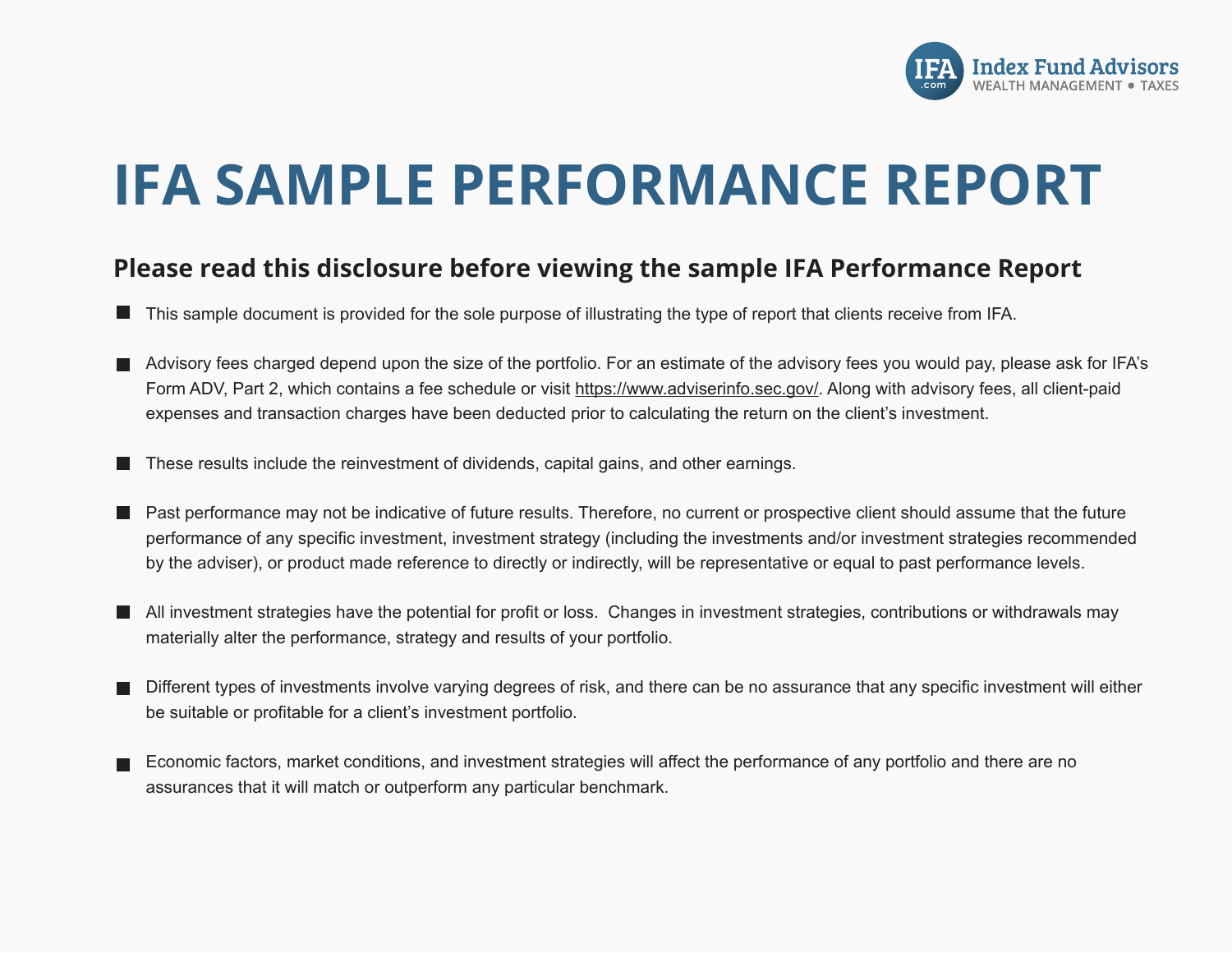

# **IFA PERFORMANCE REPORT**

Report for Joe Sample

Period Ending: --/--/----

Advisor: Sample Advisor

## **IFA Fiduciary Wealth Management and Tax Services**

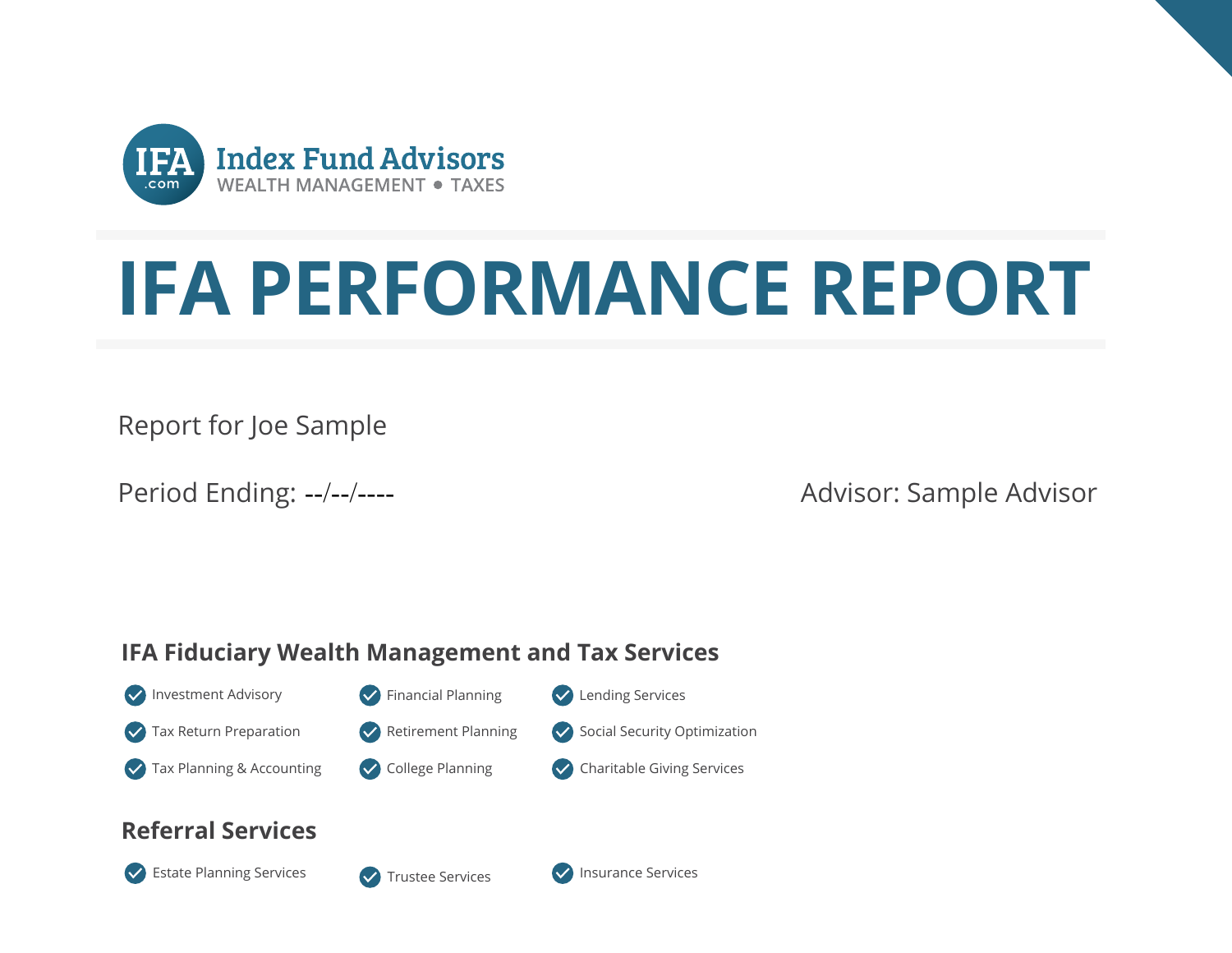# Performance Overview

### **IFA Index Portfolio XX**

### **Prepared for Joe Sample**

|                                   | <b>Quarter to Date</b>       | <b>Year to Date</b>          |
|-----------------------------------|------------------------------|------------------------------|
| <b>Opening Value</b>              | <b><i><u>SXXX.XX</u></i></b> | <b><i><u>SXXX.XX</u></i></b> |
| Additions                         | <b><i>SXXX.XX</i></b>        | <b><i>SXXX.XX</i></b>        |
| Withdrawals                       | <b><i>SXXX.XX</i></b>        | <b><i>SXXX.XX</i></b>        |
| Interest                          | <b><i>SXXX.XX</i></b>        | <b><i>SXXX.XX</i></b>        |
| Dividends                         | xxx                          | <b><i>SXXX.XX</i></b>        |
| Gains, Losses, and Expenses       | <b><i>SXXX.XX</i></b>        | <b><i>SXXX.XX</i></b>        |
| Fees for Period                   | <b><i>SXXX.XX</i></b>        | <b><i><u>SXXX.XX</u></i></b> |
| <b>Closing Value</b>              | <b>SXXX.XX</b>               | <b>SXXX.XX</b>               |
| Total Gain for Period             | <b><i>SXXX.XX</i></b>        | <b><i>SXXX.XX</i></b>        |
| Dollar-Weighted Return            | $y.yy\%$                     | $y.yy\%$                     |
| Time-Weighted Return              | $y.yy\%$                     | $y.yy\%$                     |
| Benchmark IFA Index Portfolio xx* | $y.yy\%$                     | $y.yy\%$                     |

| <b>Prior Calendar Year Performance</b> | <b>Time-Weighted Return</b> |
|----------------------------------------|-----------------------------|
| 2018                                   | $y.yy\%$                    |
| 2017                                   | $y.yy\%$                    |
| 2016                                   | $y.yy\%$                    |

| <b>Performance From Inception Net of Fees</b> |                               |              |                                       |  |  |  |
|-----------------------------------------------|-------------------------------|--------------|---------------------------------------|--|--|--|
| <b>Total Gain</b>                             |                               |              | <b>Total Return</b> Annualized Return |  |  |  |
| xxx                                           | Dollar-Weighted Return        | $V.$ YV $\%$ | $V.yy\%$                              |  |  |  |
|                                               | Time-Weighted Return          | $V.yy\%$     | y.yy%                                 |  |  |  |
|                                               | Benchmark IFA Index Portfolio | $V.$ YV $\%$ | $y.yy\%$                              |  |  |  |

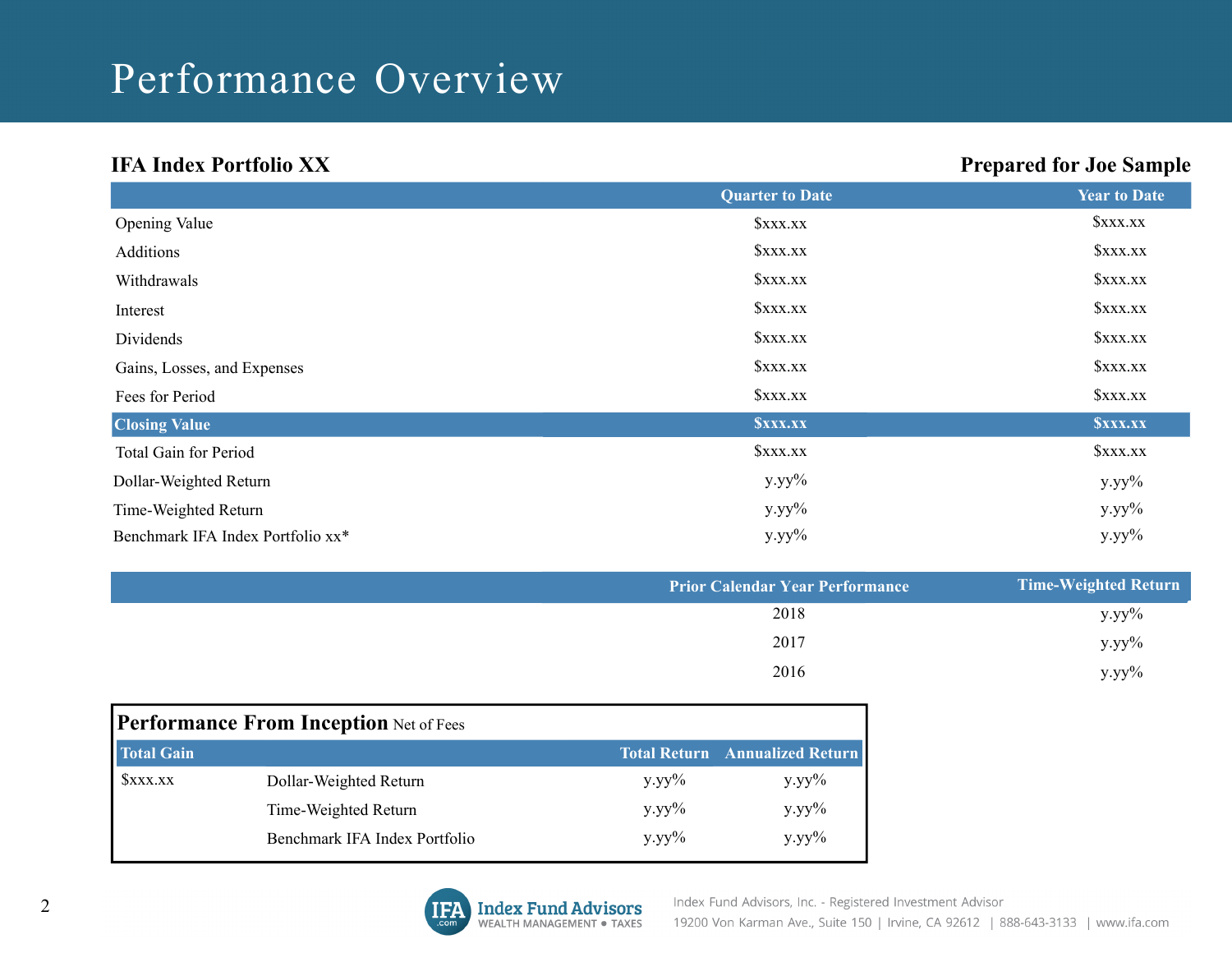# **Current Positions**

#### **Account: Joe Sample 12345678**

#### **US Large Company**

| <b>Weight of</b><br><b>Total Portfolio</b> | <b>Description</b>                           | <b>Symbol</b> | <b>Units</b> | <b>Price</b> | <b>Market Value</b> |
|--------------------------------------------|----------------------------------------------|---------------|--------------|--------------|---------------------|
|                                            | y.yy% Fidelity 500 Index Fund                | <b>FXAIX</b>  | ZZZ          | SXXX.XX      | SXXX.XX             |
|                                            | y.yy% DFA US Large Cap Value                 | <b>DFLVX</b>  | ZZZ          | SXXX.XX      | SXXX.XX             |
|                                            | y.yy% DFA US Large Company Institutional Idx | <b>DFUSX</b>  | ZZZ          | SXXX.XX      | SXXX.XX             |

#### **US Small Company**

| <b>Weight of</b><br><b>Total Portfolio</b> | <b>Description</b>          | <b>Symbol</b> | <b>Units</b> | <b>Price</b> | <b>Market Value</b> |
|--------------------------------------------|-----------------------------|---------------|--------------|--------------|---------------------|
|                                            | y.yy% DFA US Small Cap      | <b>DFSTX</b>  | ZZZ          | SXXX.XX      | SXXX.XX             |
|                                            | y.yy% DFA US Targeted Value | <b>DFFVX</b>  | ZZZ          | SXXX.XX      | SXXX.XX             |

#### **REITs**

| <b>Weight of</b><br><b>Total Portfolio</b> | <b>Description</b>           | Svmbol | Units | <b>Price</b> | <b>Market Value</b> |
|--------------------------------------------|------------------------------|--------|-------|--------------|---------------------|
|                                            | y.yy% DFA Global Real Estate | DFGEX  | ZZZ   | SXXX.XX      | SXXX.XX             |

#### **International**

| <b>Weight of</b><br><b>Total Portfolio</b> | <b>Description</b>                      | <b>Symbol</b> | Units | <b>Price</b> | <b>Market Value</b> |
|--------------------------------------------|-----------------------------------------|---------------|-------|--------------|---------------------|
|                                            | y.yy% DFA International Small Cap Value | <b>DISVX</b>  | ZZZ   | SXXX.XX      | SXXX.XX             |
|                                            | y.yy% DFA International Small Company   | <b>DFISX</b>  | ZZZ   | SXXX.XX      | SXXX.XX             |
|                                            | y.yy% DFA International Value           | <b>DFIVX</b>  | ZZZ   | SXXX.XX      | SXXX.XX             |

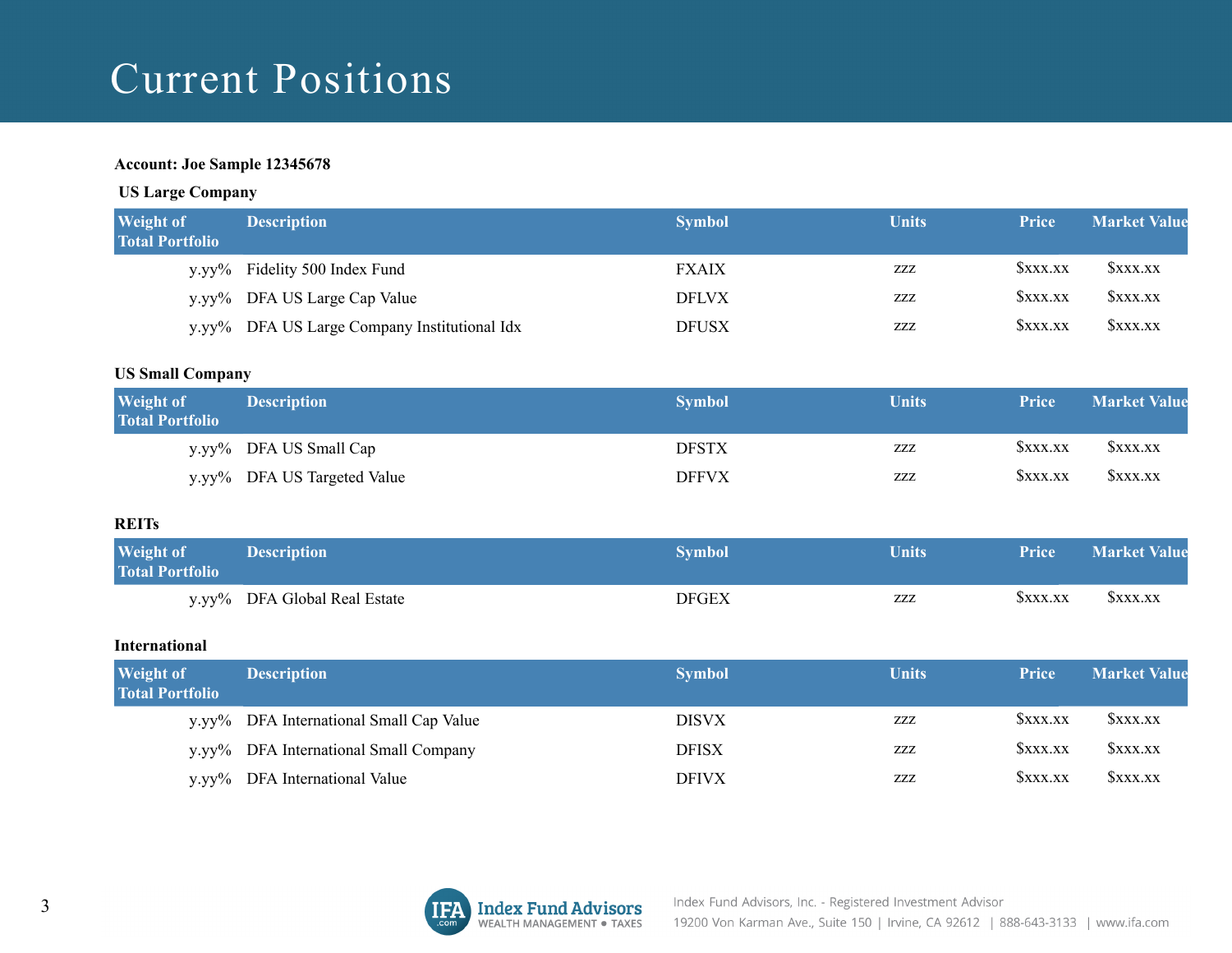# Current Positions

#### **Account: Joe Sample 12345678**

#### **Emerging Markets**

| <b>Weight of</b><br><b>Total Portfolio</b> | <b>Description</b>                   | <b>Symbol</b> | <b>Units</b> | <b>Price</b> | <b>Market Value</b> |
|--------------------------------------------|--------------------------------------|---------------|--------------|--------------|---------------------|
|                                            | y.yy% DFA Emerging Markets           | <b>DFEMX</b>  | ZZZ          | SXXX.XX      | SXXX.XX             |
|                                            | y.yy% DFA Emerging Markets Small Cap | <b>DEMSX</b>  | ZZZ          | SXXX.XX      | <b>SXXX.XX</b>      |
|                                            | y.yy% DFA Emerging Markets Value     | <b>DFEVX</b>  | ZZZ          | SXXX.XX      | SXXX.XX             |

#### **Fixed Income**

| <b>Weight of</b><br><b>Total Portfolio</b> | <b>Description</b>                      | <b>Symbol</b> | <b>Units</b> | <b>Price</b> | <b>Market Value</b> |
|--------------------------------------------|-----------------------------------------|---------------|--------------|--------------|---------------------|
|                                            | y.yy% DFA Five-Year Global Fixed Income | <b>DFGBX</b>  | ZZZ          | SXXX.XX      | SXXX.XX             |
|                                            | y.yy% DFA Short Term Government         | <b>DFFGX</b>  | ZZZ          | SXXX.XX      | SXXX.XX             |
|                                            | y.yy% DFA One-Year Fixed Income         | <b>DFIHX</b>  | ZZZ          | SXXX.XX      | SXXX.XX             |
| $V.VV\%$                                   | DFA Two-Year Global Fixed Income        | <b>DFGFX</b>  | ZZZ          | SXXX.XX      | SXXX.XX             |

#### $\mathbf{Cash}$

| <b>Weight of</b><br><b>Total Portfolio</b> | <b>Description</b>           | <b>Symbol</b> | Units | <b>Price</b> | <b>Market Value</b> |
|--------------------------------------------|------------------------------|---------------|-------|--------------|---------------------|
|                                            | y.yy% Fidelity Cash Reserves | FDRXX         |       |              | SXXX.XX             |

Account Total: \$xxx.xx

Portfolio Total: \$xxx.xx

For additional Notes and Disclosures, please see back of this report.

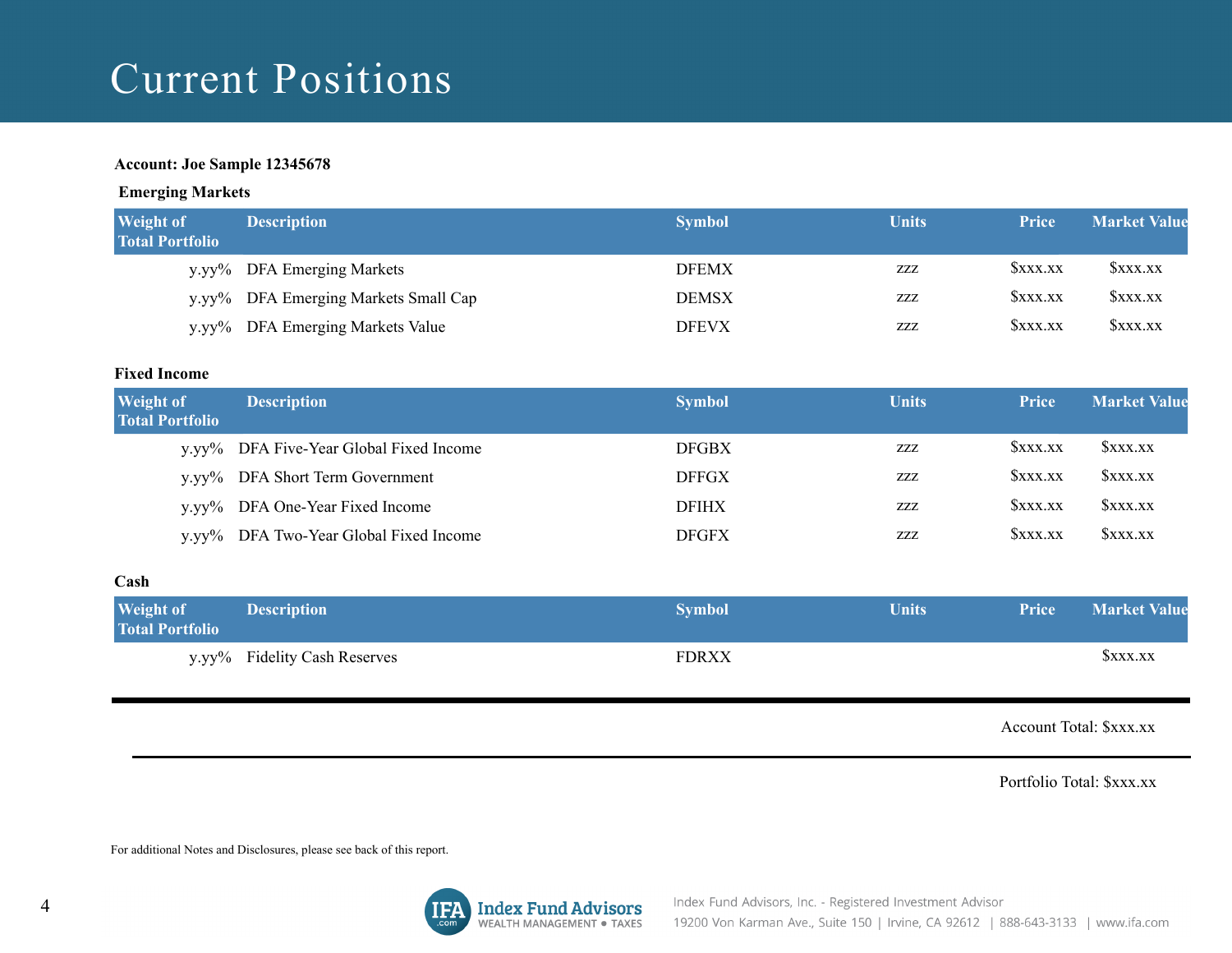# Rebalance Report

### **IFA Index Portfolio XX**

### **Prepared for Joe Sample**

| <b>Asset Class</b>      | <b>Current Allocation</b> | <b>Target Allocation</b> | <b>Percent Variance</b> | Current Value                | <b>Target Value</b>          | <b>Difference</b> |
|-------------------------|---------------------------|--------------------------|-------------------------|------------------------------|------------------------------|-------------------|
| Cash                    | $y.yy\%$                  | $y.yy\%$                 | $y.yy\%$                | <b><i><u>SXXX.XX</u></i></b> | <b><i><u>SXXX.XX</u></i></b> | <i>Sxxx.xx</i>    |
| <b>Emerging Markets</b> | $y.yy\%$                  | $y.yy\%$                 | $y.yy\%$                | <b><i><u>SXXX.XX</u></i></b> | <b>SXXX.XX</b>               | <b>SXXX.XX</b>    |
| Fixed Income            | $y.yy\%$                  | $y.yy\%$                 | $y.yy\%$                | <b><i><u>SXXX.XX</u></i></b> | <b>SXXX.XX</b>               | <b>SXXX.XX</b>    |
| International           | $y.yy\%$                  | $y.yy\%$                 | $y.yy\%$                | <b>SXXX.XX</b>               | <b>SXXX.XX</b>               | <b>SXXX.XX</b>    |
| <b>REITs</b>            | $y.yy\%$                  | $y.yy\%$                 | $y.yy\%$                | <b><i><u>SXXX.XX</u></i></b> | <b>SXXX.XX</b>               | xxx               |
| <b>US Large Company</b> | $y.yy\%$                  | $y.yy\%$                 | $y.yy\%$                | <b><i><u>SXXX.XX</u></i></b> | <b>SXXX.XX</b>               | SXXX.XX           |
| <b>US Small Company</b> | $y.yy\%$                  | $y.yy\%$                 | $y.yy\%$                | xxx                          | SXXX.XX                      | SXXX.XX           |
| <b>Total</b>            | 100.00 %                  | $100.00 \%$              |                         | <b>SXXX.XX</b>               | <b>SXXX.XX</b>               |                   |

For additional Notes and Disclosures, please see back of this report..